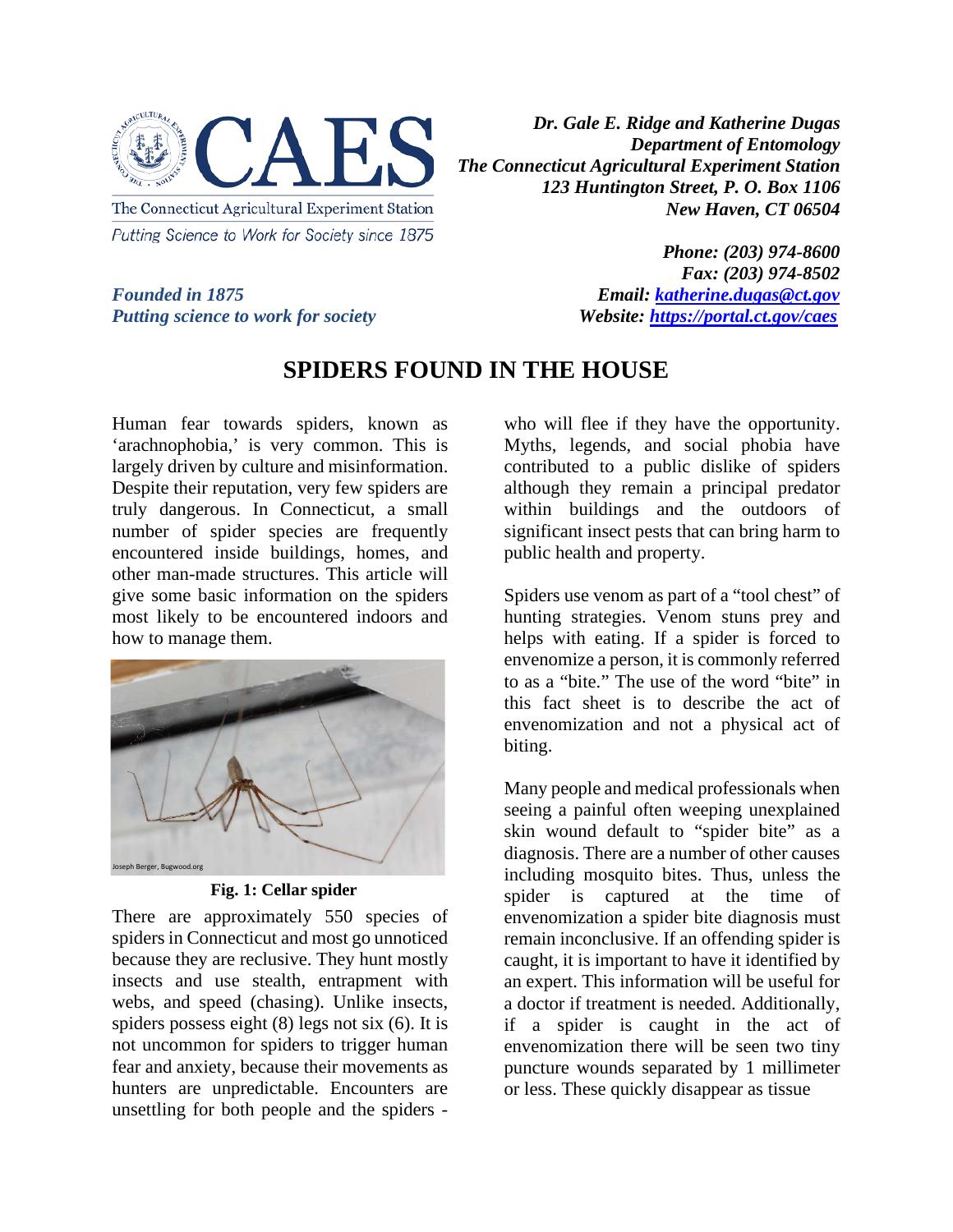swells in reaction to the bite. Do not depend on suspected double puncture wounds for spider bite diagnosis since biting insects can "double tap" the skin in an attempt to penetrate. A spider must be caught to have an absolute diagnosis.

#### **Cellar Spiders** (Pholcidae)

Commonly called 'daddy long-legs,' cellar spiders are regularly found living in man-made structures. They frequent undisturbed dark corners in rooms, basements, and cellars.

These spiders have tiny oval pale cream to grayish bodies and very long thin legs (Fig. 1). They build three dimensional 'cobwebs' which they use to entangle prey such as flies, mosquitoes, even other spiders. Cellar spiders are excellent at controlling pests inside buildings and tolerating their presence in problem areas such as basements, cellars, and bathrooms is beneficial. They are a natural biocontrol alternative to pesticides.

There is an urban legend that these spiders are highly venomous. This is not true. The mouthparts of cellar spiders are too small to puncture human skin. The venom of these spiders is weak and not considered medically significant. Bites from these spiders are extremely rare.



**Fig. 2: Yellow sac spider**

**Yellow Sac Spiders** (*Cheiracanthium* spp*.*) Yellow sac spiders are small greenish-yellow spiders,  $\frac{1}{4}$  to  $\frac{3}{4}$  inch long (Fig. 2). They live outdoors under stones and indoors in cracks and crevices or in other secluded places.

Sac spiders do not build webs, instead they are active running nocturnal hunters. They hide during the day in retreats built from silk inside cracks and crevices or anywhere along the connection between ceilings and walls etc. During the summer months, these retreats are also used by the females as shelters to protect their eggs and serve as nurseries for newly hatched spiderlings.

Although not medically significant, these spiders have been known to bite people. Biting occurs during chance encounters with people and often are prompted by the spider thinking it is in peril. Unlike other species of house dwelling spiders, they are more likely to bite. If a bite does occur, it can be locally painful. It is advisable to see a doctor. Usually, the injury resolves in a few days, while severe reactions are rare.

# **Wolf Spiders** (Lycosidae)

Wolf spiders are large long-legged active running hunters. Their bodies are usually up to one inch long. They can appear much bigger when the legs are splayed. They are hairy spiders with mottled gray and black markings. The hairs provide camouflage, physical protection, and sensory information such as hearing.

Female wolf spiders are good mothers. They carry their egg sacs until the spiderlings hatch. Then the spiderlings climb on to their mother's backs and are carried until they are old enough and strong enough to fend for themselves.

Wolf spiders get their name from their active nocturnal hunting behavior and their size. They are found in grasslands, forest floors, and moist or sandy landscapes. They can also be found in building basements adjacent to these habitats. During the fall as temperatures drop, wolf spiders find their way into buildings where it is warmer. If disturbed, they will flee. If cornered, they may raise their front legs as a bluff in a defensive threat display. Although their large size and posture may be intimidating, these spiders rarely bite people and prefer to run away. Their venom is not considered medically significant.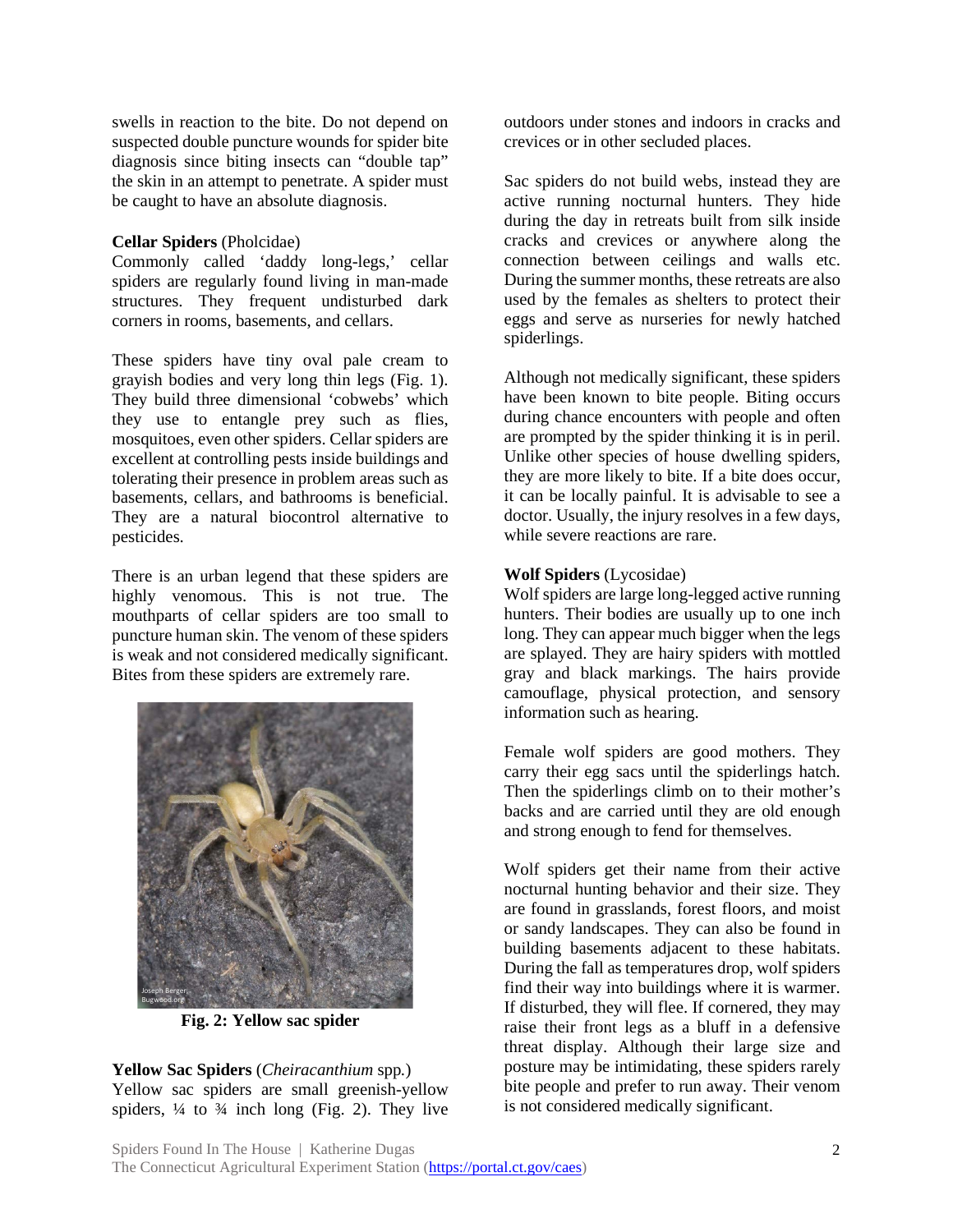#### **Giant Fishing Spiders** (*Dolomedes* spp*.*)

Giant fishing spiders are the largest northern forest spiders of North America. These spiders are very large,  $1 - 1\frac{1}{2}$  inches long (Fig. 3). Like wolf spiders, they appear larger than they actually



**Fig. 3: Giant fishing spider,** *Dolomedes* **sp. This individual is missing two legs.**

are when the legs are splayed (3-4 inches toe to toe). Their body and legs are also hairy and mottled grayish black for camouflage, protection, and sensory information.

Despite their size, these spiders are reclusive and quick to flee if threatened. They live in forests and aquatic environments. Their preferred prey are aquatic insects, but they can catch small fish and tadpoles. Boathouses and other structures built close to bodies of water often have these fishing spiders. Like wolf spiders, females carry their egg sacs until the spiderlings hatch. Once they emerge, the females build 'nursery webs' to protect them. The females will then guard their young until they are strong enough to disperse. These spiders are not known to bite people, and their venom is considered not medically significant.

# **Woodlouse Hunters** (*Dysdera crocata*)

Woodlouse hunters were introduced to North America from the Mediterranean. This primitive looking spider is named for its preferred prey, isopods also known as the woodlouse, sowbug, and pillbug. These isopods are land crustaceans that breathe using gills. They frequent damp wet areas and are rarely found in houses because the environment is too dry for them. The woodlouse hunter are medium-sized spiders about,  $\frac{1}{2}$  to  $\frac{3}{4}$ inch long, with a pale grayish abdomen and

brownish-red cephalothorax\* and legs (Fig. 4). These spiders have proportionately large chelicerate (mouthparts) designed to penetrate an isopod's tough exoskeleton.



**Fig. 4: Woodlouse hunter spider**

These spiders also frequent moist leaf litter and rotting wood, where their prey is frequently found. Although isopods are infrequently found in man-made structures due to dry conditions, these large spiders are active wanderers and can occasionally be found inside homes. Despite their large chelicerae, bites are exceeding rare and are not considered medically significant.

\**Spiders have no necks. The head and thorax are fused hence the name cephalothorax (etymology: cephalo (head) plus thorax).*



**Fig. 5: Jumping spiders have a prominent pair of forward-facing eyes.**

# **Jumping Spiders** (Family Salticidae)

Since the advent of modern macrophotography, jumping spiders have become popular subjects. Close up photographs of these spider's faces reveal disproportionately large eyes giving them a doe-eyed cute appearance. This spider family has the greatest visual acuity over most spider families, because they are active daytime hunters.